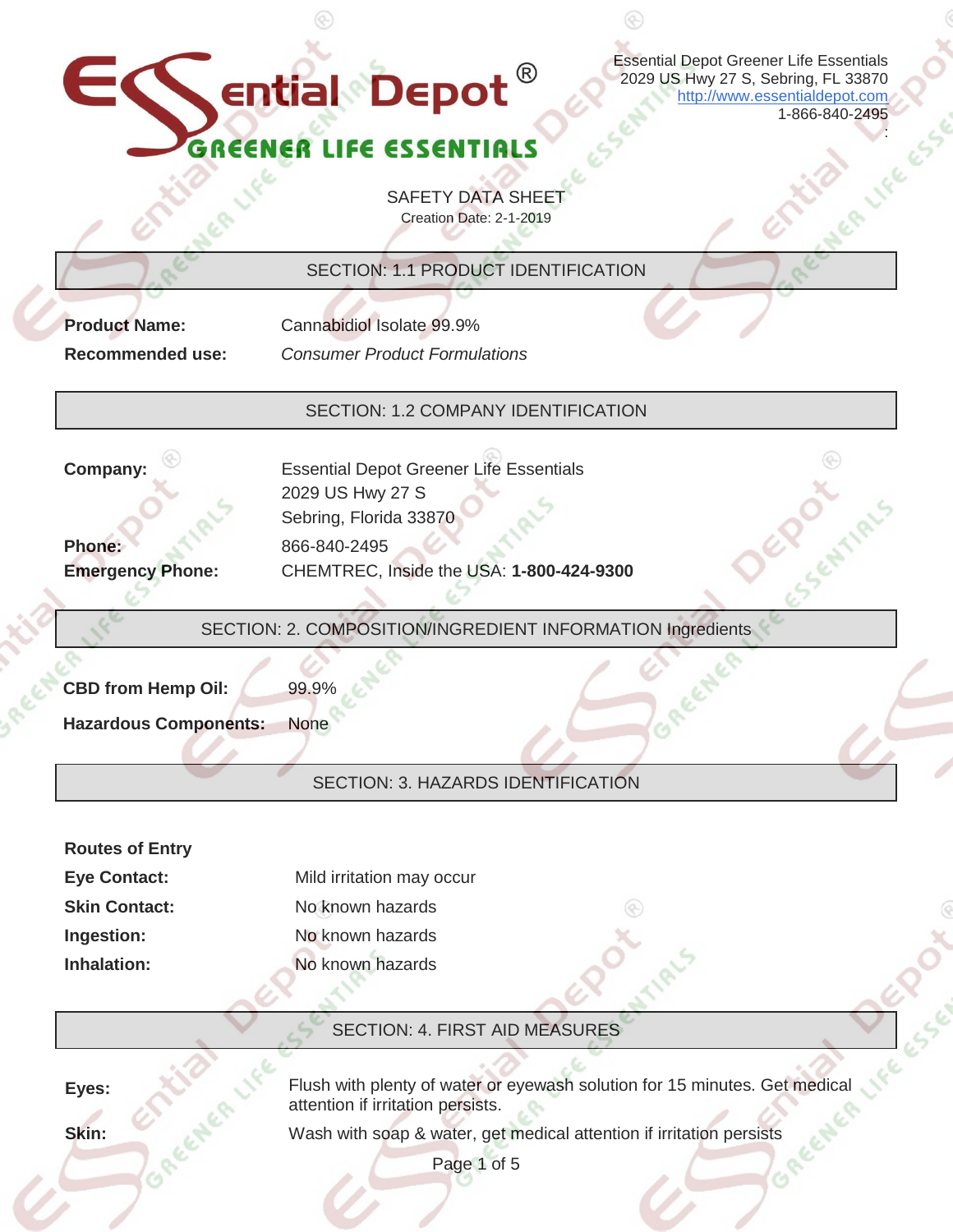

--

Essential Depot Greener Life Essentials 2029 US Hwy 27 S, Sebring, FL 33870 [http://www.essentialdepot.com](http://www.essentialdepot.com/) 1-866-840-2495

:

LER LIFE

SAFETY DATA SHEET Creation Date: 2-1-2019

 $Inqestion:$ 

**Inhalation:** 

**Medical Conditions Generally Aggravated by Exposure:**

## SECTION: 5. FIRE FIGHTING MEASURES

**Special Firefighting Procedures:**

**Unusual Fire & Explosion Hazards:**

**Extinguishing Media:** Dry Chemical, Carbon Dioxide, Fog, Foam

Cool containers exposed to flame with water. Limit the spread of oil. Treat as an oil (edible fat) fire. Use air supplied equipment for fighting interior fires.

# Combustible but no particular hazard. N/A

SECTION: 6. ACCIDENTAL RELEASE MEASURES (STEPS FOR SPILLS)

**Methods for Clean Up:** Absorb onto an inert, absorbent substrate and sweep up. Wash area with soap and water.

## SECTION: 7. HANDLING AND STORAGE

| <b>Safe Handling:</b>               | Keep away from sources of ignition and open flames.      |
|-------------------------------------|----------------------------------------------------------|
| <b>Requirements for</b><br>Storage: | Store in a cool, dry location, in a sealed container(s). |

# SECTION: 8. EXPOSURE CONTROLS AND PERSONAL PROTECTION

**Eye:** Safety glasses should be worn. **Skin/Body:** Gloves should be worn. **Respiratory:** Not needed under normal conditions of use.

**Other:** Evaluate need based on application. Slip proof shoes may be worn where spills may occur.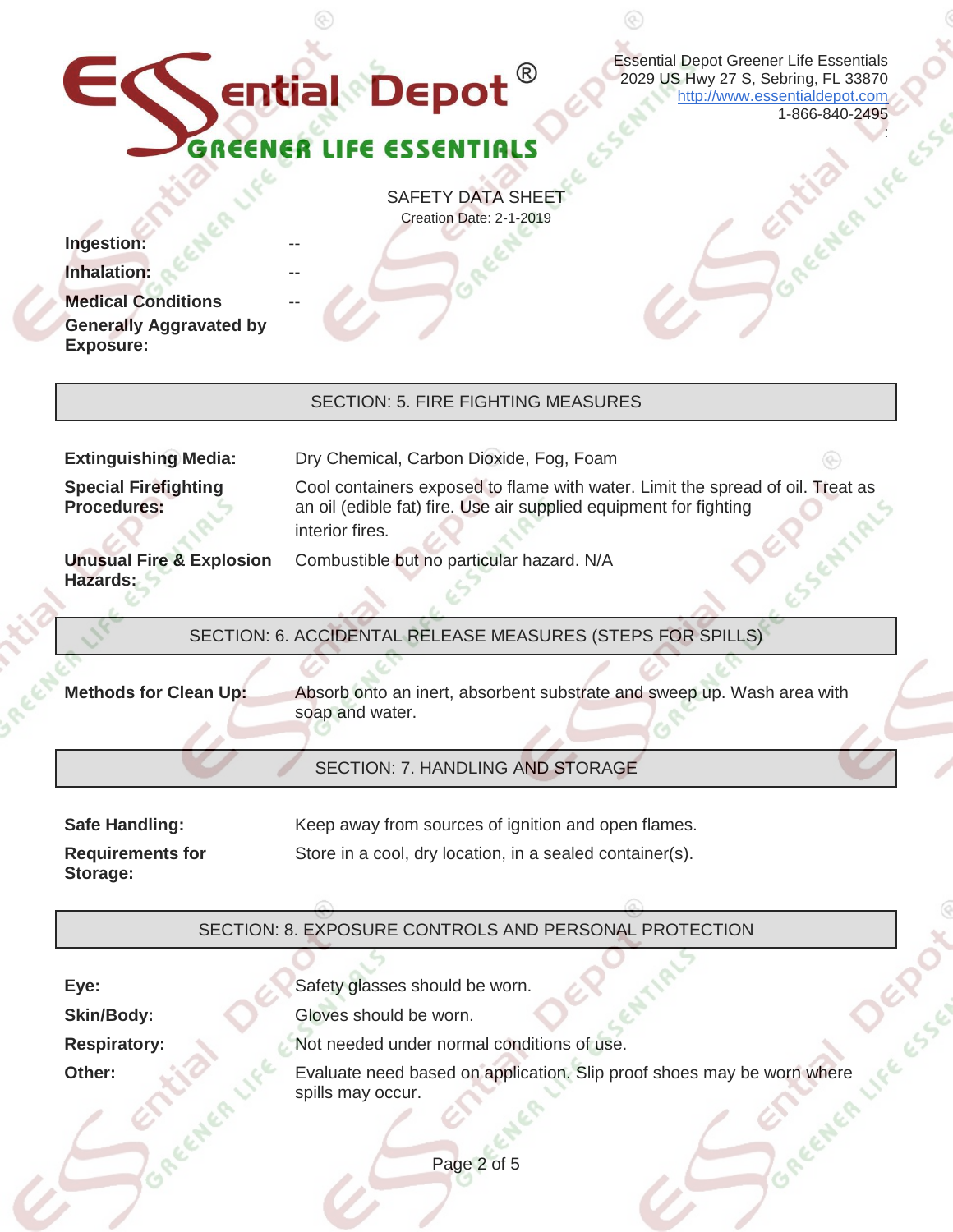# EC **Ential Depot**<sup>®</sup> GRE

Essential Depot Greener Life Essentials 2029 US Hwy 27 S, Sebring, FL 33870 [http://www.essentialdepot.com](http://www.essentialdepot.com/) 1-866-840-2495

:

SAFETY DATA SHEET Creation Date: 2-1-2019

**Work/Hygiene Practice:** Normal work and hygiene practices for handling non-hazardous liquid material.

⊛

### SECTION: 9. PHYSICAL AND CHEMICAL PROPERTIES

| <b>Physical State:</b><br>Color:<br>Form: | Solid at room temperature (15-300C)<br>White<br>Solid. |
|-------------------------------------------|--------------------------------------------------------|
| Odor:                                     | None                                                   |
| pH:                                       | N/A                                                    |
| Vapor Pressure (mm Hg.):                  | N/A                                                    |
| Vapor Density (AIR = 1):                  | N/A                                                    |
| <b>Flash Point:</b>                       | N/A                                                    |
| Specific Gravity (H20 = 1)                | 0.90                                                   |
| <b>Evaporation rate:</b>                  | N/A                                                    |
| <b>Solubility in Water:</b>               | Insoluble                                              |
| <b>Solubility in Oil:</b>                 | Soluble                                                |
| <b>Solubility in Alcohol:</b>             | Soluble                                                |
|                                           |                                                        |

### SECTION: 10. STABILITY AND REACTIVITY

| <b>Stability:</b>                                | Stable under normal conditions of use.        |
|--------------------------------------------------|-----------------------------------------------|
| Incompatibility                                  | Avoid strong oxidizers, store away from light |
| (Materials to Avoid):                            |                                               |
| <b>Conditions to Avoid:</b>                      | (P-)<br>None                                  |
| <b>Hazardous Decomposition</b><br>or Byproducts: | None                                          |
| <b>Hazardous Polymerization:</b>                 | <b>Will Not Occur</b>                         |

SECTION: 11. TOXICOLOGICAL INFORMATION

**Oral: Expected to possess a relatively low degree of acute oral** toxicity (LD50 expected to be >2000 mg/kg)

Page 3 of 5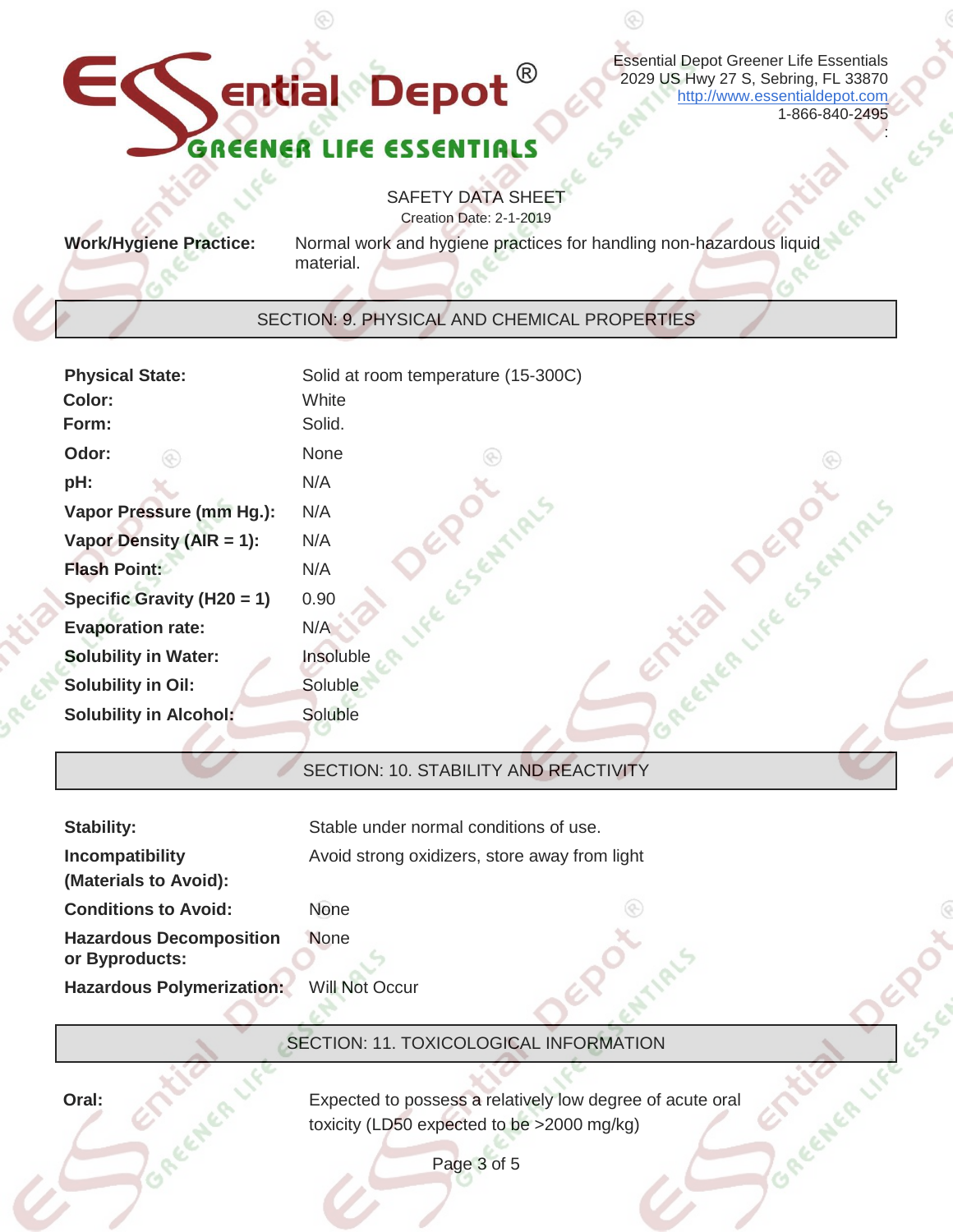|                                                                                              | <b>Essential Depot Greener Life Essentials</b><br>EC ential Depot<br>2029 US Hwy 27 S, Sebring, FL 33870<br>http://www.essentialdepot.com<br>1-866-840-2495 |  |
|----------------------------------------------------------------------------------------------|-------------------------------------------------------------------------------------------------------------------------------------------------------------|--|
| GREENER LIFE ESSEN                                                                           |                                                                                                                                                             |  |
| <b>Dermal:</b><br>Inhalation:<br><b>Medical Conditions</b><br><b>Generally Aggravated by</b> | <b>SAFETY DATA SHEE</b><br>Creation Date: 2-1-2019<br>Expected to be practically non-toxic by dermal route<br>N/A<br>None                                   |  |
| <b>Exposure:</b><br>Irritancy:<br>Skin:<br>Eyes:                                             | Not expected to be an irritant<br>Not expected to be an irritant                                                                                            |  |
|                                                                                              | SECTION: 12. ECOLOGICAL INFORMATION                                                                                                                         |  |
| <b>Biodegradation:</b>                                                                       | <b>Ultimately Biodegradable</b>                                                                                                                             |  |
|                                                                                              | SECTION: 13. DISPOSAL CONSIDERATION                                                                                                                         |  |
| <b>Waste Disposal Methods:</b>                                                               | Do not put into sewer lines. Dispose of according to local, state and federal<br>regulations.                                                               |  |
|                                                                                              | <b>SECTION: 14. TRANSPORT INFORMATION</b>                                                                                                                   |  |
| <b>DOT Classification:</b>                                                                   | Not a DOT controlled material (USA). Class/Division: NA Proper                                                                                              |  |
| <b>Shipping Name:</b><br>Label:                                                              | None                                                                                                                                                        |  |
| <b>Packing Group:</b>                                                                        |                                                                                                                                                             |  |
| <b>ID Number:</b>                                                                            | N/A                                                                                                                                                         |  |
| Hazard:                                                                                      | N/A                                                                                                                                                         |  |
|                                                                                              | SECTION: 15. REGULATORY INFORMATION                                                                                                                         |  |

 $\circledcirc$ 

 $\circledS$ 

 $\bigotimes_{i=1}^n \bigotimes_{j=1}^n \bigotimes_{j=1}^n \bigotimes_{j=1}^n \bigotimes_{j=1}^n \bigotimes_{j=1}^n \bigotimes_{j=1}^n \bigotimes_{j=1}^n \bigotimes_{j=1}^n \bigotimes_{j=1}^n \bigotimes_{j=1}^n \bigotimes_{j=1}^n \bigotimes_{j=1}^n \bigotimes_{j=1}^n \bigotimes_{j=1}^n \bigotimes_{j=1}^n \bigotimes_{j=1}^n \bigotimes_{j=1}^n \bigotimes_{j=1}^n \bigotimes_{j=1}^n$ 

Categorized as purified from oil produced from commercial hemp, under license from Colorado Department of Agriculture. Subject to Federal and State laws governing commercial or industrial hemp.